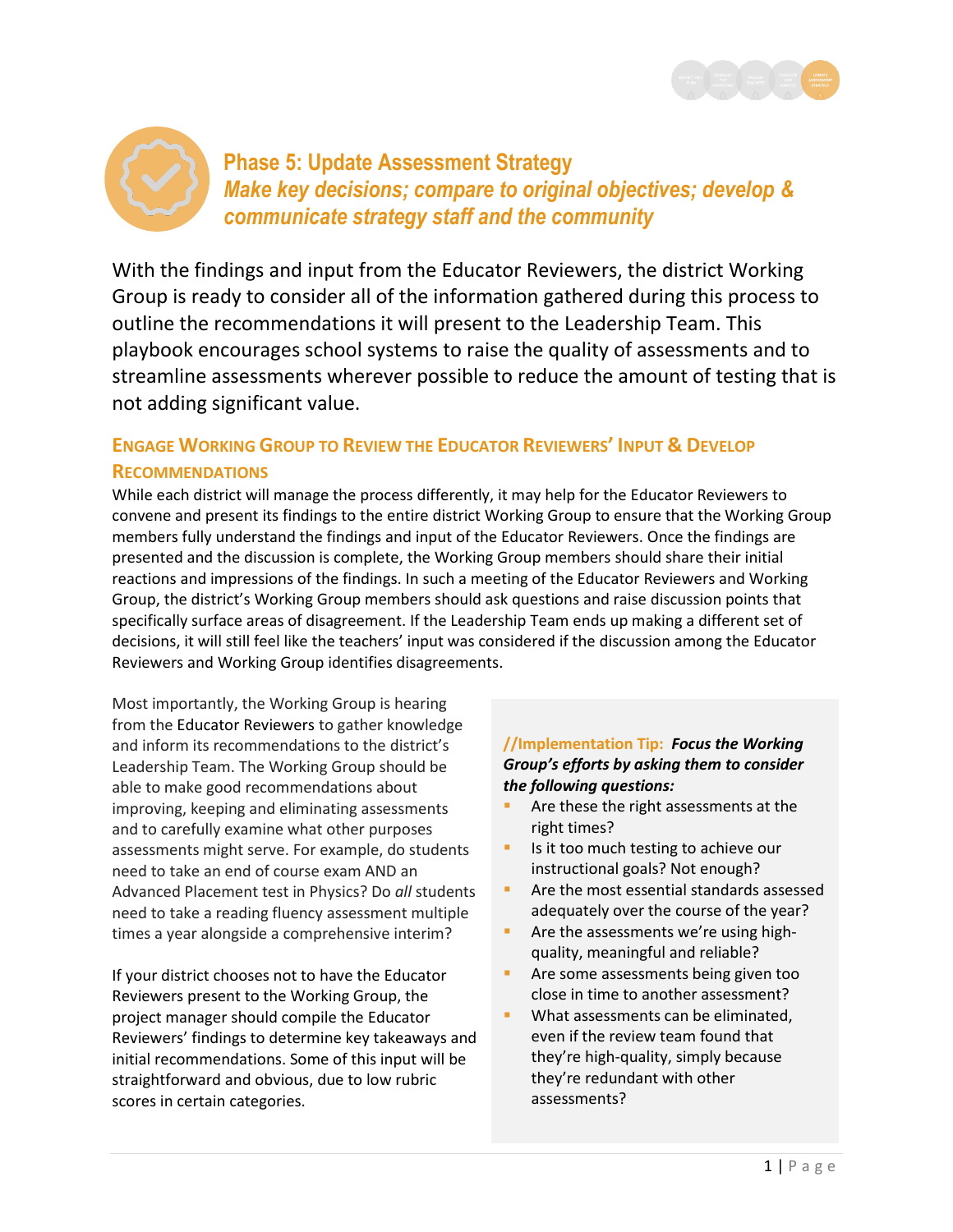

We recommend that the Working Group review the full assessment inventory and the Educator Reviewers' recommendations as a pre-reading for the meeting. During the meeting, the Working Group should clarify any factual questions about the inventory or the recommendations, and then engage in productive dialogue about how to address outstanding redundancies and gaps.

Given that the goal of this work is to develop a cohesive, high-quality and streamlined assessment strategy, it will be important to go through all recommendations from the Educator Reviewers and to validate or disagree. For each assessment, the project manager should elevate one of the four recommendations to the Working Group:

- **Eliminate and replace with a different assessment**
- **Eliminate and do not replace**
- **Keep and modify the assessment**
- **Keep the assessment as is**

The Working Group also might consider the following possible categories of action:

- **Change the type of assessment altogether**
- **Stop doing in select pilot schools before making a final decision to eliminate**
- **Discuss further (in this case, outline the core issues to be resolved)**
- **Make operational changes, e.g., administration or data reporting**
- **Add an assessment to fill a major gap**

Ultimately, the Working Group or the project manager should emerge with a clear rationale for each recommended change to the district's assessment strategy. The project manager also should share the recommendations with the C-level sponsor prior to engaging the larger Leadership Team, and ask her to help tee up the key decisions being presented.

#### **ENGAGE LEADERSHIP TEAM IN RECOMMENDATIONS AND DECISION-MAKING**

Because assessment cuts across so many central teams and functions, all key district leadership must be aware of and supportive of the recommendations and actions to be taken as a result of this process. The Leadership Team will reconvene to provide final signoff on the Working Group recommendations, or provide input to the recommendations to be ultimately approved by the C-level executive. (In many cases, this will be the CAO, but, depending on the district structure, it may be another C-level or the Superintendent. Your district should have defined this decision-maker in Phase 1).

The Leadership Team will discuss the

**The Educator Reviewers process will undoubtedly surface complicated issues. For example, two high-quality assessments that overlap in content and/or frequency and/or serve similar purposes should probably not both be given. But which is better? If a high-quality assessment has stakes for students or educators, then the district might want to take the additional step to review the assessments in much more depth, using the SAP [Assessment Evaluation Tool](http://achievethecore.org/dashboard/410/search/3/1/0/1/2/3/4/5/6/7/8/9/10/11/12/page/606/assessment-evaluation-tool-aet-list-pg) and/or [Quality](http://achievethecore.org/dashboard/410/search/3/1/0/1/2/3/4/5/6/7/8/9/10/11/12/page/607/assessment-quality-criteria-checklists-list-pg)  [Checklist](http://achievethecore.org/dashboard/410/search/3/1/0/1/2/3/4/5/6/7/8/9/10/11/12/page/607/assessment-quality-criteria-checklists-list-pg) to make final decisions about which assessments to keep or which to eliminate.**

Educator Reviewers' findings and the Working Group's recommendations with an eye towards how best to create a coherent and streamlined assessment strategy, adhering to the initial goals and vision set forth. To effectively engage the Leadership Team, the meeting should begin by recapping the objectives and priorities of this project; describing the process at a high level; and providing a summary of the findings from the process. This will serve to ground the Leadership Team in the broader purpose and context of the recommendations.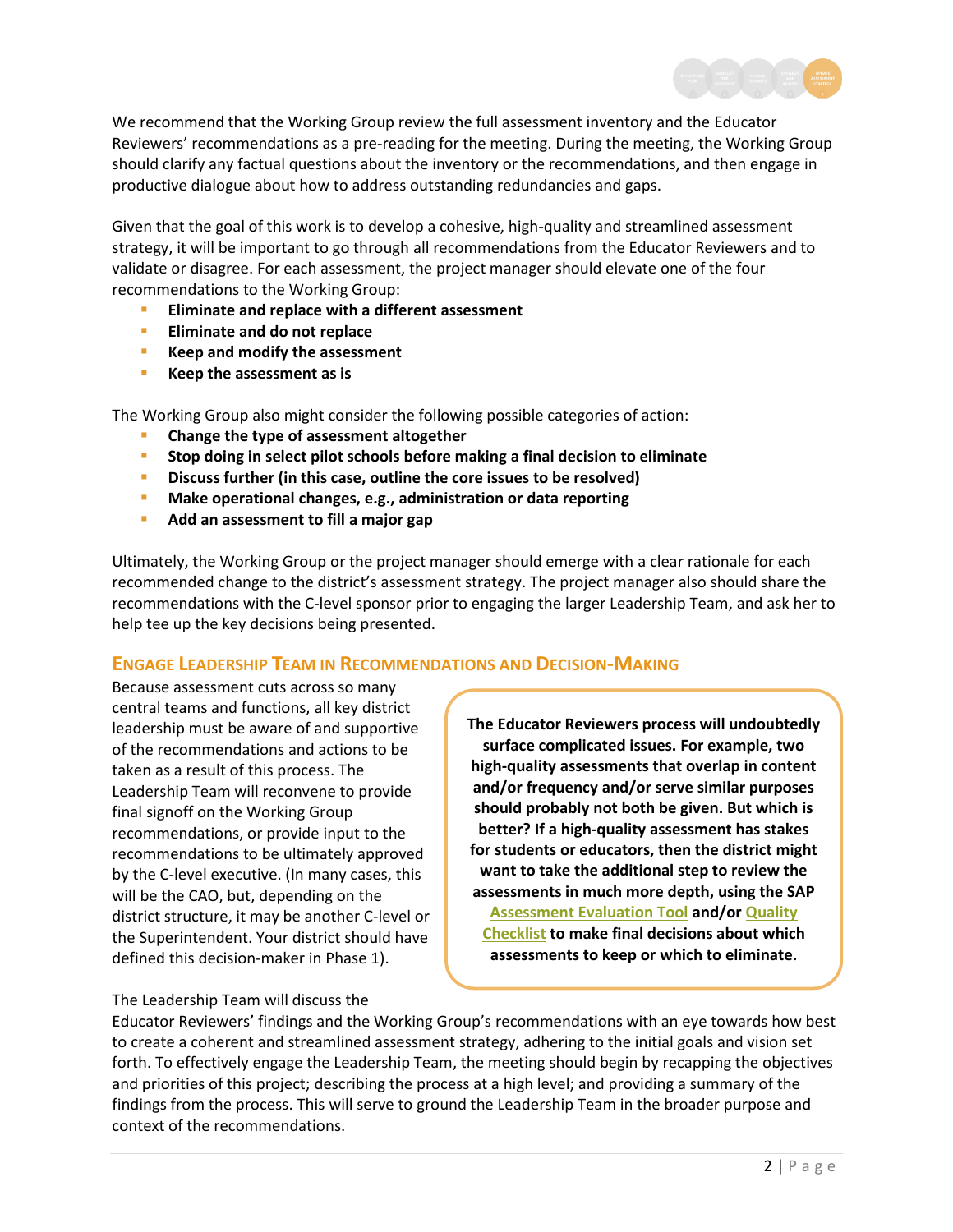

Take care not to get bogged down in the minutiae of the simpler recommendations, but rather reserve time for the 2-4 most complex decisions that need to be considered by the Leadership Team. Once the meeting is concluded, all members of the Leadership Team should understand the issues and feel that they can be fully aligned with the final assessment recommendations and action plan.

# **PHASE 5: LESSONS FROM SYRACUSE**

#### Syracuse issued the following guidance after their process:

#### Unit assessments should take no longer than one class period

Envision and EngageNY math assessments currently take longer than one class period to administer. While some students can finish in one class period, other students cannot, therefore teachers should use their judgment and foundational documents (standards and shifts) to determine which questions are most important to ask in one class period.

#### Teachers can modify unit assessments to obtain specific information from students to inform instruction

Teachers should determine what information and data from assessments are needed to inform instructional decisions. Teachers can modify unit assessments as necessary; for example, modifying assessments for English language learners to eliminate language barriers and cultural bias where appropriate.

#### Unit assessments should not be administered in two different subjects within a week of one another

To the extent teachers are able, unit assessments in two different subjects should be appropriately spaced out so that students are not given multiple unit assessments within a week.

## Unit assessments that fall within a week of interim assessments should either be eliminated or rescheduled at the discretion of the teacher or school

Interim assessments, including Math ANet and ELA ANet, are each administered at three different times during the school year. In many cases unit assessments in those subjects fall within a week of these interim assessments. To limit the amount of assessments students take during that period, teachers should try to reschedule or eliminate the unit assessment.

#### **DEVELOP ACTION PLAN TO IMPLEMENT DECISIONS**

At the highest level, once the decisions or recommendations are finalized, the Leadership Team should be able to articulate the district response to the following questions:

- **What was the core problem this process was designed to solve?**
- **What assessments have been eliminated? Added?**
- **Why are the remaining assessments important?**
- **How will the remaining assessments be used?**

Now that the Leadership Team has provided its input, the Working Group will develop an action plan to implement the decisions. This action plan will result in an updated assessment strategy, which should include:

An Assessment Framework, with clear goals and priorities